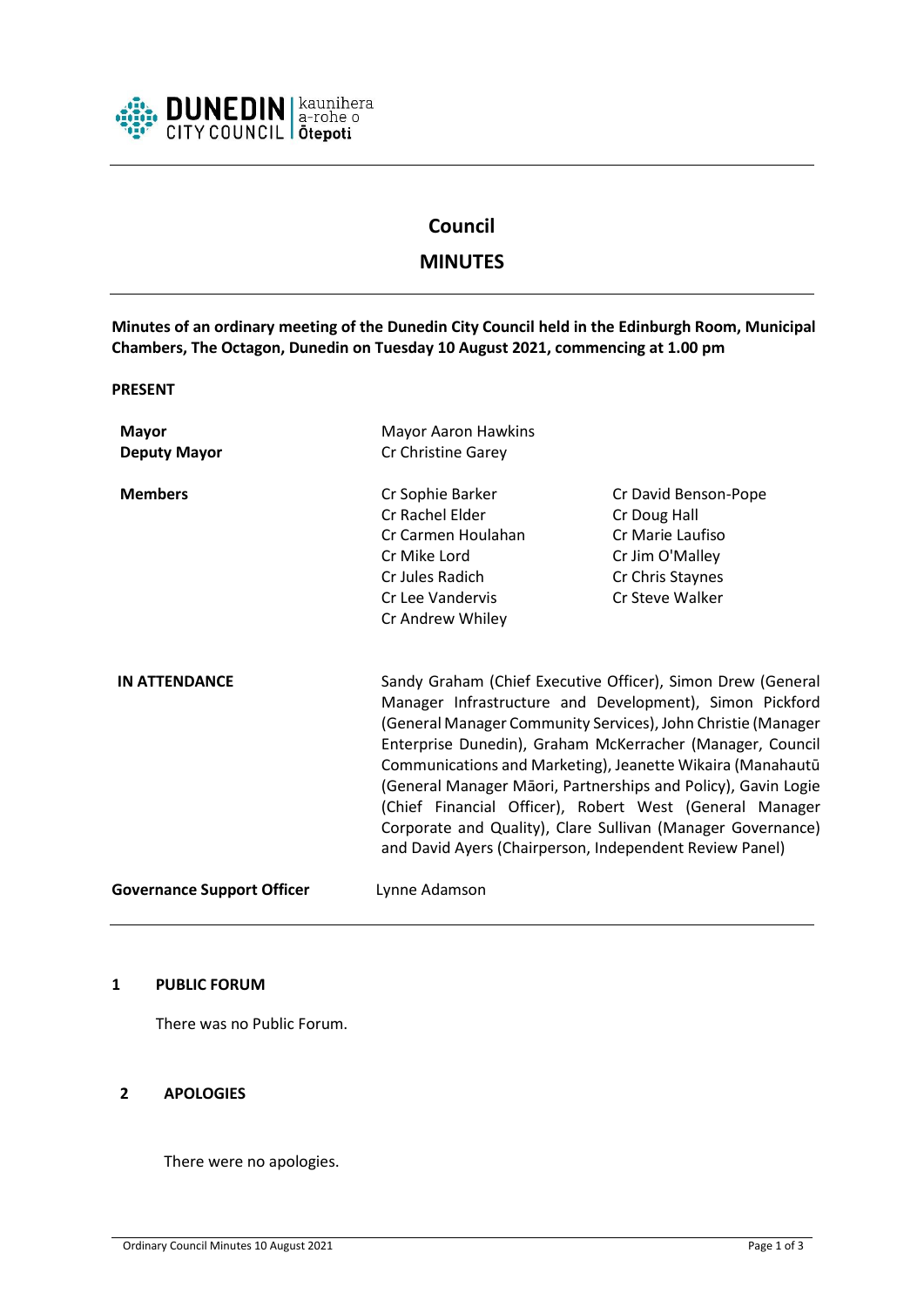#### **3 CONFIRMATION OF AGENDA**

Moved (Mayor Aaron Hawkins/Cr Christine Garey):

That the Council:

**Confirms** the agenda without addition or alteration.

**Motion carried**

#### **4 DECLARATIONS OF INTEREST**

Members were reminded of the need to stand aside from decision-making when a conflict arose between their role as an elected representative and any private or other external interest they might have.

Moved (Mayor Aaron Hawkins/Cr Steve Walker):

That the Council:

- a) **Notes** the Elected Members' Interest Register; and
- b) **Confirms** the proposed management plan for Elected Members' Interests.
- c) **Notes** the proposed management plan for the Executive Leadership Team.

#### **Motion carried**

#### **REPORTS**

#### **5 REPRESENTATION REVIEW 2021**

A report from Civic presented the findings of the review of representation arrangements conducted by the Independent Review Panel.

David Ayers (Chairperson) and Clare Sullivan (Manager Governance) spoke to the report and responded to questions on the review process and the proposed recommendations.

Moved (Mayor Aaron Hawkins/Cr Steve Walker):

That the Council:

- a) **Adopts** the following recommendations as the Council's initial proposal for consultation with the community, that:
	- i) The Council continues to be elected at large.
	- v) No further communities be constituted, and none be divided for electoral purposes.

#### **Motion carried (CNL/2021/164)**